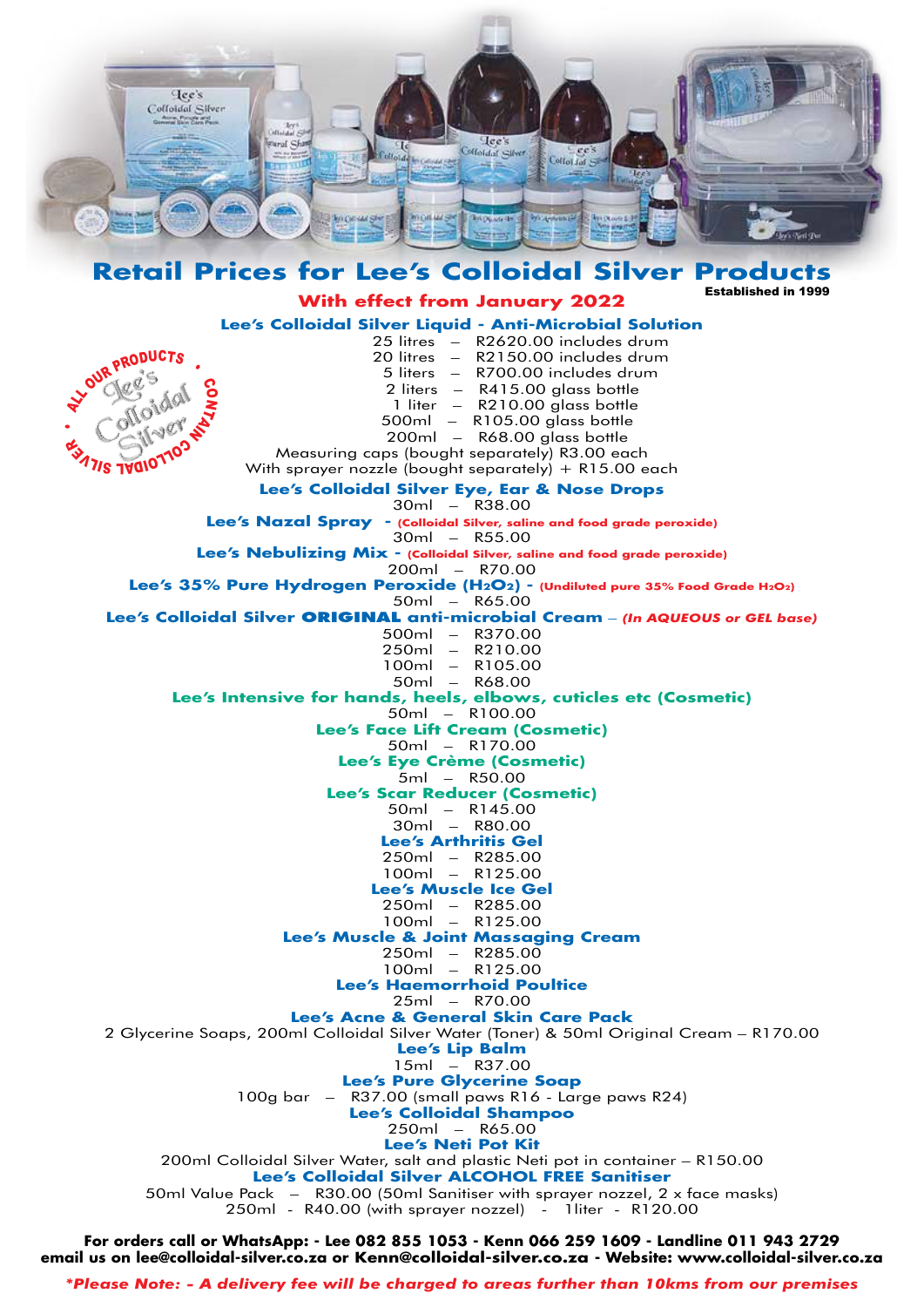

**Retail Prices for Lee's Colloidal Silver +-50ppm** and Lee's Colloidal Silver +-50ppm with added SILVER NITRATE **Cannabis feminisation spray only** 

#### With effect from January 2021

\*Prices do not include postage or delivery costs

## **Colloidal Silver +-50ppm Water WITH SILVER NITRATE ADDED**



- 1 liter R650.00 glass bottle 200ml - R175.00 with sprayer nozzle glass bottle
- 500ml R350.00 with sprayer nozzle glass bottle

### **Colloidal Silver +-50ppm Water**

5 Liters - R900 Plastic Drum 1 liter - R260.00 glass bottle 200ml - R120.00 with sprayer nozzle glass bottle 500ml - R150.00 with sprayer nozzle glass bottle

For orders call or WhatsApp: - Lee 082 855 1053 - Kenn 066 259 1609 or email us on lee@colloidal-silver.co.za or Kenn@colloidal-silver.co.za